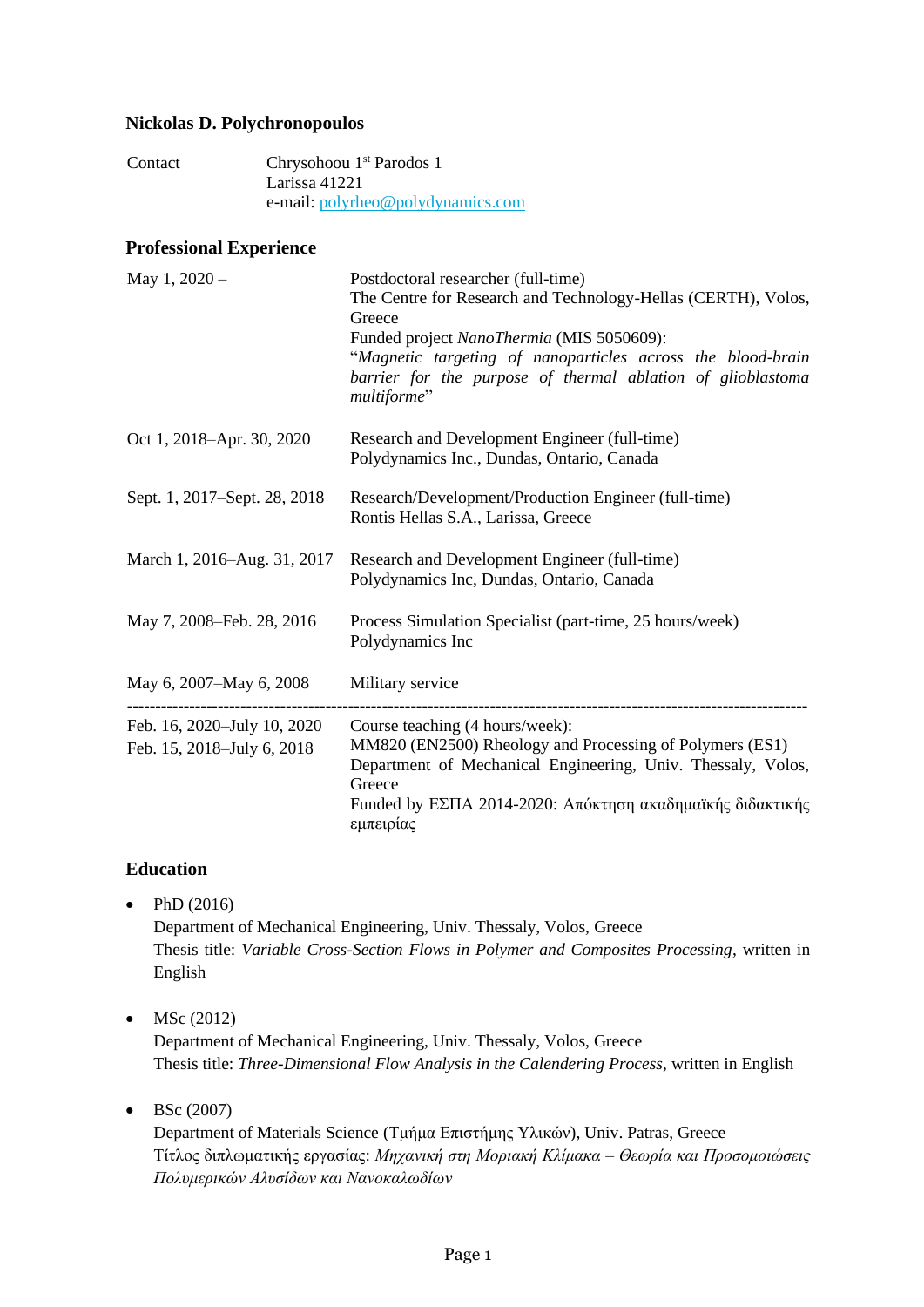## **Publications in Peer-Reviewed Journals**

- 1. Gkountas A.A., Polychronopoulos N.D., Sofiadis G.N., Karvelas E.G., Spyrou L.A., Sarris I.E., Simulation of Magnetic Nanoparticles Crossing Through a Simplified Blood-Brain Barrier Model for Glioblastoma Multiforme Treatment, *Computer Methods and Programs in Biomedicine* (IF: 5.428), 212, 106477 (2021[\) https://doi.org/10.1016/j.cmpb.2021.106477](https://doi.org/10.1016/j.cmpb.2021.106477)
- 2. Polychronopoulos N.D., Gkountas A.A., Sarris I.E., Spyrou L.A., A Computational Study on Magnetic Nanoparticles Hyperthermia of Ellipsoidal Tumors, *Applied Sciences* (IF: 2.679), 11(20), 9526 (2021)<https://doi.org/10.3390/app11209526>
- 3. Polychronopoulos N.D., Sarris I.E., Vlachopoulos J., A Viscous Sintering Model for Pore Shrinkage in Packings of Cylinders, *Rheologica Acta* (IF: 2.627), 60, 397-408 (2021) <https://doi.org/10.1007/s00397-021-01279-z>
- 4. Demirci A., Teke I., Polychronopoulos N.D., Vlachopoulos J., The Role of Calender Gap in Barrel and Screw Wear in Counterrotating Twin Screw Extruders, *Polymers* (IF: 4.329), 13(7) 990 (2021) <https://doi.org/10.3390/polym13070990>
- 5. Benos L.Th., Polychronopoulos N.D., Mahabaleshwar U.S., Lorenzini G., Sarris I.E., Thermal and Flow Investigation of MHD Natural Convection in a Nanofluid Saturated Porous Enclosure: An Asymptotic Analysis, *Journal of Thermal Analysis and Calorimetry* (IF: 4.626), 143, 751- 765 (2021) <https://doi.org/10.1007/s10973-019-09165-w>
- 6. Polychronopoulos N.D., Vlachopoulos J., The Role of Heating and Cooling in Viscous Sintering of Pairs of Spheres and Pairs of Cylinders, *Rapid Prototyping Journal* (IF: 3.095), 26(4) 719-726 (2020)<https://doi.org/10.1108/RPJ-06-2019-0162>
- 7. Polychronopoulos N.D., Vlachopoulos J.[, Computer Flow Simulation of Moffatt Eddies in Single](https://www.hanser-elibrary.com/doi/abs/10.3139/217.3574)  [Screw Extrusion,](https://www.hanser-elibrary.com/doi/abs/10.3139/217.3574) *International Polymer Processing* (IF: 0.824), 33 (5) 662-668 (2018) <https://doi.org/10.3139/217.3574>
- 8. Polychronopoulos N.D., Charlton Z., Suwanda D., Vlachopoulos J., [Measurements and](https://onlinelibrary.wiley.com/doi/abs/10.1002/adv.21775)  [Comparison to Predictions of Viscosity of Heavily Filled HDPE with Natural Fibers,](https://onlinelibrary.wiley.com/doi/abs/10.1002/adv.21775) *Advances in Polymer Technology* (IF:2.389), 37 (4) 1161-1167 (2018) <http://dx.doi.org/10.1002/adv.21775>
- 9. Polychronopoulos N.D., Papathanasiou T.D., [Fluid Penetration in a Deformable Permeable Web](https://link.springer.com/article/10.1007/s11242-016-0780-1)  [Moving Past a Stationary Rigid Solid Cylinder,](https://link.springer.com/article/10.1007/s11242-016-0780-1) *Transport in Porous Media* (I.F.: 3.019), 116 (1) 393-411 (2017) <https://doi.org/10.1007/s11242-016-0780-1>
- 10. Polychronopoulos N.D., Papathanasiou T.D., [A Novel Model for Resin Infiltration in Pin-](https://onlinelibrary.wiley.com/doi/abs/10.1002/pc.23860)[Assisted Pultrusion,](https://onlinelibrary.wiley.com/doi/abs/10.1002/pc.23860) *Polymer Composites* (IF: 3.171), 38 (12) 2653-2662 (2017) <https://doi.org/10.1002/pc.23860>
- 11. Polychronopoulos N.D., Papathanasiou T.D., [A Study on the Effect of Drawing on Extrudate](http://www.ar.ethz.ch/cgi-bin/AR/view?DOI=10.3933/ApplRheol-25-42425)  [Swell in Film Casting,](http://www.ar.ethz.ch/cgi-bin/AR/view?DOI=10.3933/ApplRheol-25-42425) *Applied Rheology* (IF: 1.581), 25 (4) 42425 (2015) <https://doi.org/10.3933/applrheol-25-42425>
- 12. Polychronopoulos N.D., Papathanasiou T.D., [Pin-Assisted Resin Infiltration of Porous](https://www.sciencedirect.com/science/article/pii/S1359835X15000184)  [Substrates,](https://www.sciencedirect.com/science/article/pii/S1359835X15000184) *Composites Part A: Applied Science & Manufacturing* (IF: 7.664), 71 126-135 (2015) <https://doi.org/10.1016/j.compositesa.2015.01.007>
- 13. Polychronopoulos N.D., Sarris I.E., Papathanasiou T.D., 3D Features [in the Calendering of](https://onlinelibrary.wiley.com/doi/abs/10.1002/pen.23719)  [Thermoplastics: A Computational Investigation,](https://onlinelibrary.wiley.com/doi/abs/10.1002/pen.23719) *Polymer Engineering and Science* (IF: 2.428), 54 (7), 1712-1722 (2014) <https://doi.org/10.1002/pen.23719>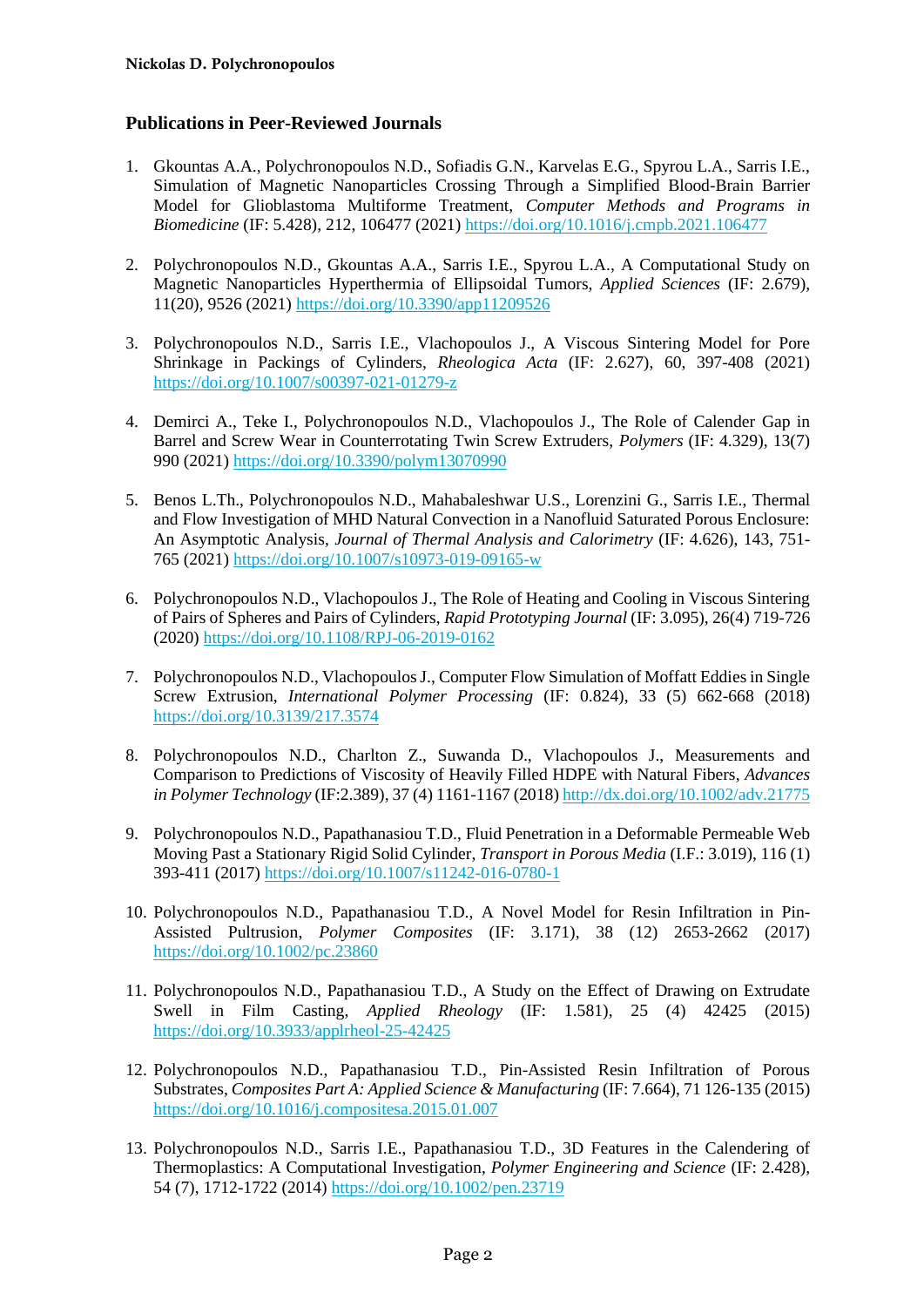## **Publications in Peer-Reviewed Conference Proceedings**

- 14. Polychronopoulos N.D., Gkountas A.A., Sarris I.E., Spyrou L.A., *Numerical Analysis of Temperature Distribution in Ellipsoidal Tumors in Magnetic Fluid Hyperthermia*, IEEE Xplore 354-357 (2020) doi: [10.1109/BIBE50027.2020.00064](https://doi.org/10.1109/BIBE50027.2020.00064) IEEE 20th International Conference on Bioinformatics and Bioengineering (virtual event), Cincinnati, OH, USA, Oct. 26-28, 2020
- 15. Polychronopoulos N.D., Vlachopoulos J., *Mathematical Modeling of Sintering of Two Cylinders in Fused Filament Fabrication*, AIP Conference Proceedings, 2289 020055 (2020) doi: <https://doi.org/10.1063/5.0028386> PPS2019 Europe-Africa Regional Conference of the Polymer Processing Society, Pretoria, South Africa, Nov. 18-22, 2019
- 16. Vlachopoulos J., Polychronopoulos N.D., *Rheology of Wood Plastic Composites Extrusion* pp. 1-6, Ed. B. Hausnerová, ISBN: 978-80-7454-729-4 P. Saha 18: Polymers-Site of Advanced Horizons and Ambits, Tomas Bata University, Zlin, Czech Republic, May 2-4, 2018
- 17. Vlachopoulos J., Polychronopoulos N.D., Tanifuji S., *Computational analysis and design of single screw extruders having screws of complex geometry with mixing elements* Society of Plastics Engineers (SPE) Conference Proceedings EUROTEC, Barcelona, Spain, Nov. 3-7 (2011), available from: [www.4spe.org](http://www.4spe.org/)

## **Book Chapters**

- 18. Papathanasiou T.D., Kuehnert I., Polychronopoulos N.D., Chapter 5: Flow-Induced Alignment in Injection Molding of Fiber Reinforced Polymer Composites, in *Flow-Induced Alignment in*  Composite Materials, pages 123-185, 2<sup>nd</sup> Edition, Papathanasiou T.D., Bénard A. (Eds), Woodhead Publishing, Elsevier (2022)<https://doi.org/10.1016/B978-0-12-818574-2.00001-4>
- 19. Polychronopoulos N.D., Vlachopoulos J., Chapter 4: Polymer Processing and Rheology, in *Functional Polymers. Polymers and Polymeric Composites: A Reference Series*, pages 133-180, Jafar Mazumder M., Sheardown H., Al-Ahmed A. (Eds), Springer Nature Switzerland AG, (2018) [https://doi.org/10.1007/978-3-319-92067-2\\_4-1](https://doi.org/10.1007/978-3-319-92067-2_4-1)
- 20. Vlachopoulos J., Polychronopoulos N.D., Tanifuji S., Peter Müller J., [Chapter 4: Flat Film and](https://www.researchgate.net/publication/273062096_Flat_Film_and_Sheet_Dies?channel=doi&linkId=5519756d0cf2f51a6fe8f99f&showFulltext=true)  Sheet Dies, in *[Design of Extrusion Forming Tools](https://www.researchgate.net/publication/273062096_Flat_Film_and_Sheet_Dies?channel=doi&linkId=5519756d0cf2f51a6fe8f99f&showFulltext=true)*, pages 113-140, Carneiro O.S. and Nobrega M. (Εds), Smithers Rapra, London, UK (2012)
- 21. Vlachopoulos J., Castillo R., Polychronopoulos N.D., Tanifuji S., [Chapter 5: Blown Film Dies,](https://www.researchgate.net/profile/Nickolas_Polychronopoulos/publication/273062314_Blown_Film_Dies/links/5519769e0cf2f51a6fe90beb/Blown-Film-Dies.pdf)  in *[Design of Extrusion Forming Tools](https://www.researchgate.net/profile/Nickolas_Polychronopoulos/publication/273062314_Blown_Film_Dies/links/5519769e0cf2f51a6fe90beb/Blown-Film-Dies.pdf)*, pages 141-168, Carneiro O.S. and Nobrega M. (Εds), Smithers Rapra, London, UK (2012)
- 22. Vlachopoulos J., Polychronopoulos N.D., Chapter 1: Basic Concepts in Polymer Melt Rheology and Their Importance in Processing, in *Applied Polymer Rheology: Polymeric Fluids with Industrial Applications*, M. Kontopoulou (Εd.), pages 1-27, John Wiley & Sons, New Jersey, USA (2011) <https://doi.org/10.1002/9781118140611.ch1>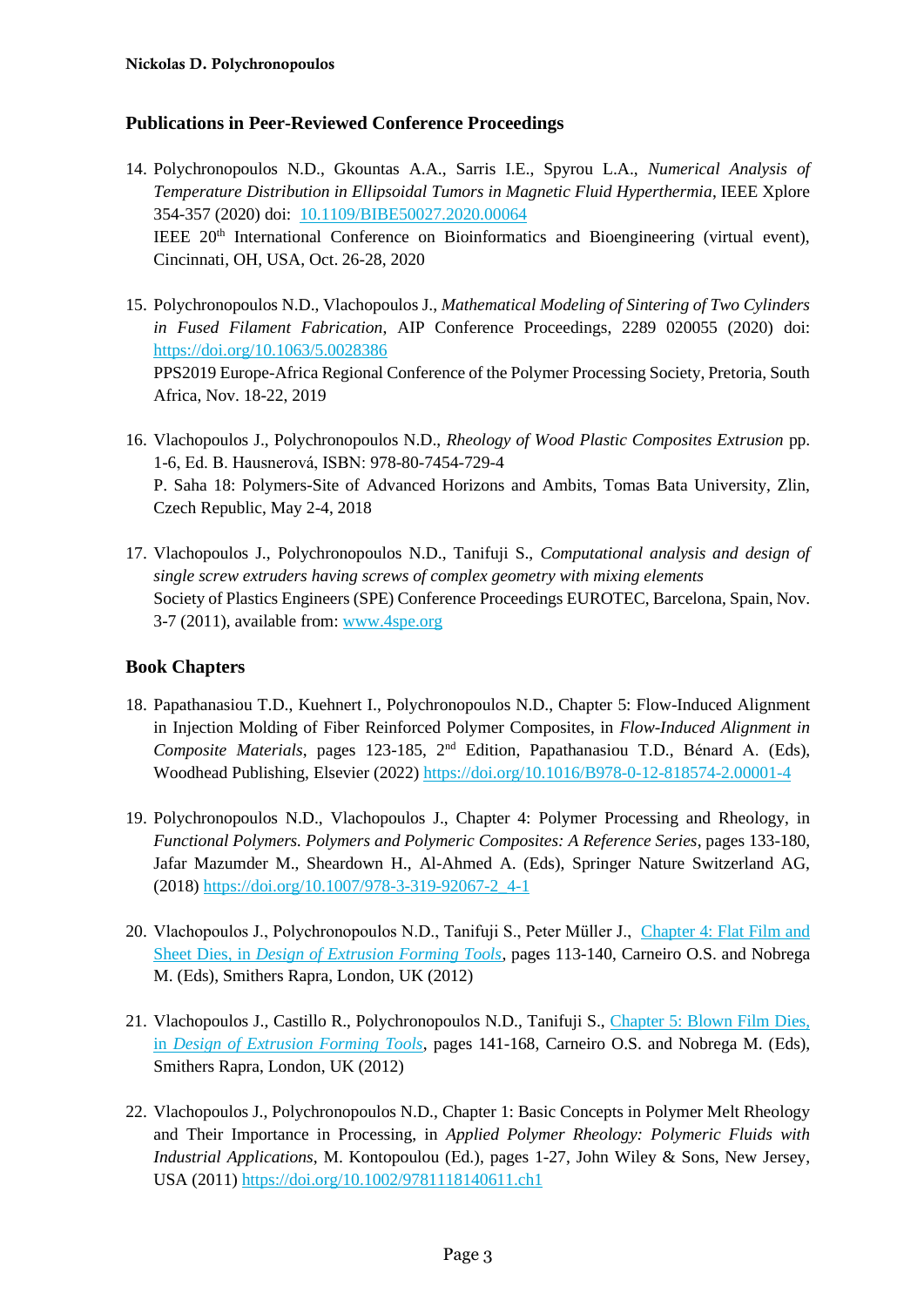# **Invited Publication**

23. Thanasis D. Papathanasiou, Nickolas D. Polychronopoulos, *Predicting the Extent of Resin Infiltration in Pin-Assisted Pultrusion*, Society of Plastics Engineers (SPE) Technical Library, March 2016, available from: [www.4spe.org](http://www.4spe.org/)

# **Textbook**

- 24. Vlachopoulos J., Polychronopoulos N.D., *Understanding Rheology of Polymer Extrusion*, 1st Edition, 340 pages, Polydynamics Inc, Dundas, Ontario, Canada (2019). Available from: [https://www.researchgate.net/profile/Nickolas\\_Polychronopoulos](https://www.researchgate.net/profile/Nickolas_Polychronopoulos)  Used for:
	- Participants in: Polydynamics  $78<sup>th</sup>$  (Brussels),  $79<sup>th</sup>$  (Borouge, Abu Dhabi, UAE) και  $80<sup>th</sup>$ (AIMPLAS, Valencia, Spain*) International Short Course on Polymer Rheology and Extrusion*
	- Lectures course material for MM820 (EN2500) Rheology and Processing of Polymers, Department of Mech. Engineering, Univ. Thessaly

## **Conference Presentations**

- *Sharkskin, Melt Fracture and Die Lip Build Up*, 78th International Intensive Short Course on Polymer Rheology and Extrusion, Polydynamics Inc, Brussels, Belgium, May 16-17 (2019)
- *Some New Results in Optimal Fluid Infiltration in a Flexible Permeable Substrate Moving Past a Rigid Cylinder*, 32nd International Conference of the Polymer Processing Society (PPS-32), Lyon, France, July 25-29 (2016)
- *Understanding the Production of Plastic Films, Sheets and Tapes through Mathematical Modeling*, University of Groningen, The Netherlands, June 8 (2016)
- *Fluid Infiltration of a Permeable Substrate Moving Past a Solid Cylinder*, Polymer Processing Society Conference 2015 (PPS2015), Graz, Austria, September 21-25 (2015)
- *A Modeling Study for the Pin-Assisted Pultrusion of Porous Substrates*, 8<sup>th</sup> GRACM International Congress on Computational Mechanics, Volos, July 12-15 (2015)
- *A Modeling Study of the Pin-Assisted Resin Infiltration of Porous Substrates*, 10<sup>o</sup> Πανελλήνιο Συνέδριο Χημικής Μηχανικής, Παν/μιο Πατρών 4-6 Ιουνίου (2015)
- *Spreading and Pressure Development in Calendering: A Three-Dimensional Approach*, 29th International Conference of the Polymer Processing Society (PPS-29), Nuremberg, Germany, July 15-19 (2013)
- *Πλευρική Διόγκωση Φιλμ και Κατανομή Πίεσης στην 3D Κυλίνδρωση Θερμοπλαστικών*, ΡΟΗ – 8 <sup>ο</sup> Πανελλήνιο Συνέδριο «Φαινόμενα Ροής Ρευστών», Νοέμβριος, Βόλος 16-17 Νοεμβρίου (2012)
- *Some Experiences in Using the OpenFOAM Software for Polymer Processing Analysis*, MontanUniversität Leoben, Leoben, Austria, July 16 (2012)
- *Computational analysis and design of single screw extruders having screws of complex geometry with mixing elements*, SPE EUROTEC, Barcelona, Spain, November 3-7 (2011)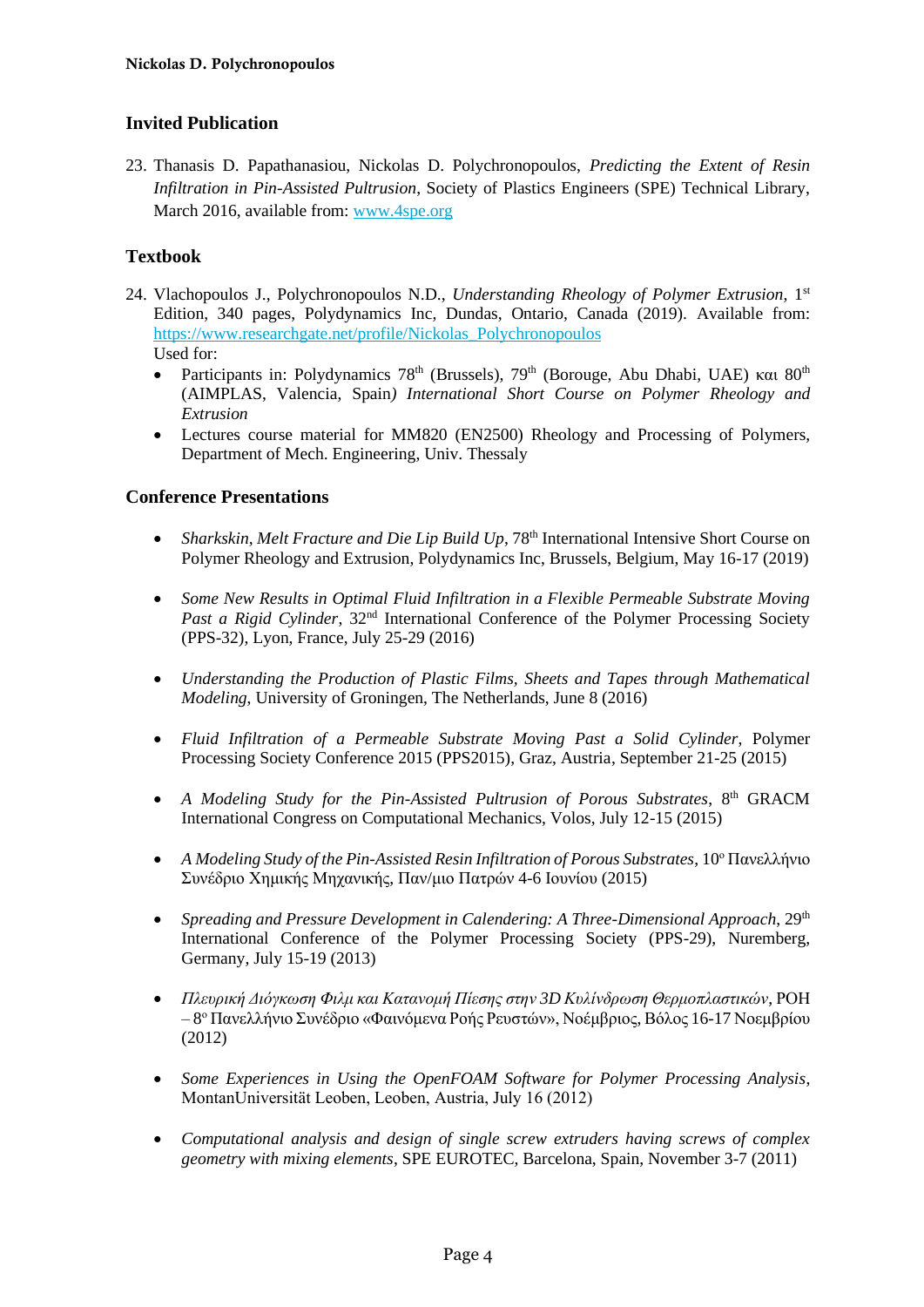#### Nickolas D. Polychronopoulos

• *Challenges in Computer – Aided Polymer Extrusion Die Design*, 6th GRACM International Congress on Computational Mechanics, Thessaloniki, June 19-21 (2008)

## **Reviewer**

- Journal of Materials Science
- Polymer Engineering and Science
- International Polymer Processing
- Industrial & Engineering Chemistry Research

### **Undergraduate thesis co-supervision**

• T. Koutsoukos. and T. Manolis, Simulation of Micropolar Fluid Flows: Validation of Numerical Results with Analytical Solutions, Department of Mechanical Engineering, University of Thessaly, Greece

## **Teaching Assistance**

- MM820 (EN2500) Rheology and Processing of Polymers ( $2<sup>nd</sup>$  semester 2015) Department of Mechanical Engineering, Univ. Thessaly, Volos, Greece
- MM503 (EN0301) Heat Transfer (1<sup>st</sup> semester 2014) Department of Mechanical Engineering, Univ. Thessaly, Volos, Greece

### **Industrial Experience**

- ➢ **Rontis Hellas S.A.**, one year Sept. 1, 2017 Sept 28, 2018 (Larissa, Greece)
	- Research and development in coronary and peripheral polymer balloon catheters, including measurement of catheter properties and manufacturing
	- Computer simulations using ANSYS to assess the mechanical properties of doublelumen catheter shaft and balloon
	- Forming and production of polymer balloons
- ➢ **Polydynamics Inc.**, full time 3 years, part time 8 years (Dundas, Ontario, Canada)
	- Research and development of software primarily for Additive Manufacturing and specifically in Selective Laser Sintering (SLS) and Material Extrusion Additive Manufacturing
	- Polymer melt flow analysis in processing equipment, interpretation of rheological measurements, interpretation of results and software design improvements for various customers including:

#### USA

- Ascend Performance Materials LLC, Houston, Texas
- B&P Littleford, Sanigaw, Michigan
- Barr Inc, Onsted, Michigan
- Graham Engineering, York, Pennsylvania
- Iowa State University, Iowa
- Nitta Casings, New Jersey
- Oak Ridge National Laboratory, Tennessee
- Teknor Apex, Leominster, Massachusetts
- Trexel Inc., Wilmington, Massachusetts